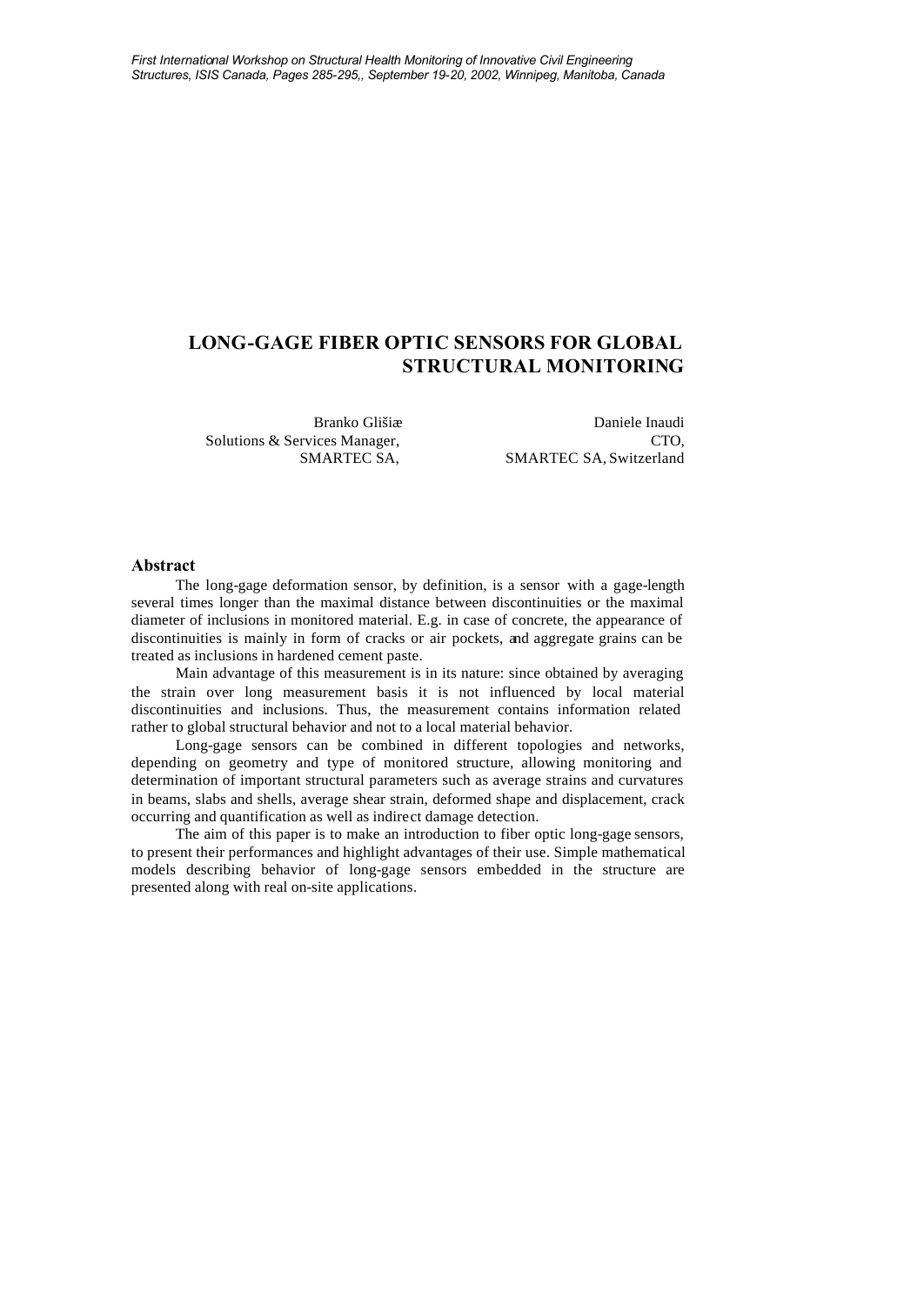### **LONG-GAGE (DEFORMATION) SENSORS – BASIC NOTIONS**

Basic notions concerning long-gage deformation sensors are presented in this section. First the notion of deformation sensor is developed and further promoted to long-gage deformations sensor.

Sensor designed to measure relative displacement between two pre -defined points of a structure is called deformation sensor in this paper. The distance between these two points is called gage-length of the sensor.

Frequently used construction materials, and notably concrete, can be affected by local defects, such as cracks, air pockets and inclusions. All these defects introduce discontinuities in mechanical material properties at a meso-level. But, more indicative for structural behavior are material properties at a macro-level. E.g. reinforced concrete structures are mainly analyzed as built of homogenous material – cracked reinforced concrete. Therefore, for structural monitoring purposes it is necessary to use sensors that are insensitive to material discontinuities.

The long-gage deformation sensor, by definition, is a sensor with a gage-length several times longer than the maximal distance between discontinuities or the maximal diameter of inclusions in monitored material. E.g. in case of cracked reinforced concrete, the gage length of long-gage sensors is to be several time longer than both, maximum distance between cracks and diameter of inclusions. Description of measurement performed by long-gage deformation sensor is presented in Figure 1 and Equation 1.



Figure 1: Schema of a long-gage sensor installed on a material with cracks, inclusions and joints (e.g. concrete)

If A and B are the sensor anchoring points as shown in Figure 1, the measurement of the sensor represents a relative displacement between them. The measurement of the sensor is then expressed as follows: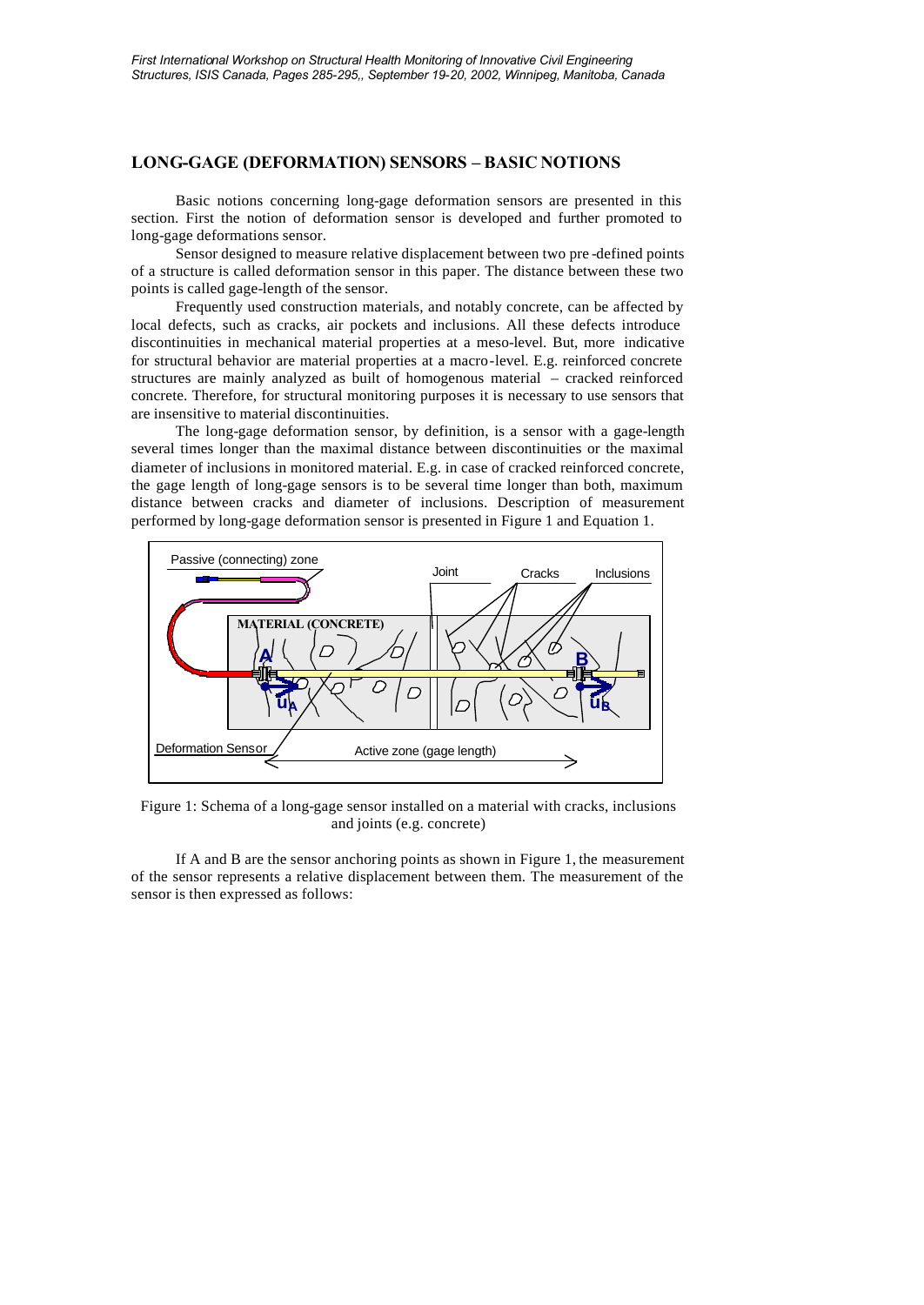$$
\mathsf{m}_{s} = \Delta \mathsf{I}_{A-B} = \mathsf{u}_{B} - \mathsf{u}_{A} = \int_{A}^{B} \varepsilon d\mathsf{I} + \sum_{A}^{B} \Delta \mathsf{w}_{C} + \sum_{A}^{B} \Delta \mathsf{w}_{J} + \sum_{A}^{B} \Delta \mathsf{w}_{I} \tag{1}
$$

Where:

 $m_s$  – Measured value;  $\Delta I_{A-B}$  – Change in total distance between points A and B (elongation or shortening);  $u_A$ ,  $u_B$  – Total displacements of points A and B in the direction of the active zone of the sensor;  $\epsilon$  – Strain in material;  $\Delta w_C$  – Change in size of crack openings (if any crack);  $\Delta w_J$  – Change in joint opening (if any joint);  $\Delta w_1$  – Change in inclusion dimension (if any inclusion).

 Since the long-gage sensor measures relative displacement between two points in a structure, the measurement represents an integral of strain over the sensors length added to a sum of crossed discontinuity dimensional changes (see Equation 1). Finally, the average strain over a length of the sensor is calculated as ratio between the measured relative displacement and the gage length, as presented in Equation 2.

$$
\varepsilon_{s} = \frac{m_{s}}{l_{s}}\tag{2}
$$

Where:

 $m_s$  – Measured value;  $I_s = I_{A-B}$  – Gage length (distance between points A and B);  $\varepsilon_s$  – Measured average strain in material over a gage length of the sensor.

Main advantage of this measurement is in its nature: since obtained by averaging the strain over long measurement basis it is not influenced by local material discontinuities and inclusions. Thus, the measurement contains information related rather to global structural behavior and not to a local material behavior. The example presented in the next section better illustrates this statement.

#### **GLOBAL, STRUCTURAL MONITORING – BASIC NOTIONS**

Monitored parameters can be observed on material or structural level. Main difference between these two levels is in used monitoring strategy and monitoring system: material monitoring provides information related to material behavior, but poor information concerning the structural behavior; structural monitoring provides information related to structural behavior. The difference between the material and structural monitoring is highlighted in Figure 2.

Strain of a bended concrete beam is monitored using four discrete short-gage sensors ( $g_{1t}$ ,  $g_{1b}$ ,  $g_{2t}$  and  $g_{2b}$ ) and two long-gage sensors ( $s_t$  and  $s_b$ ). All sensors placed in the top of the beam  $(g_{1t}, g_{2t}$  and  $s_t)$  measure the same value, while the bottom sensors (g1b, g2b and sb) measure different values, due to the crack openings. Short-gage sensors (g1b and g2b) are highly influenced by crack presence and they provide information related only to their locations in beam. The long-gage sensor  $(S_b)$  measure an average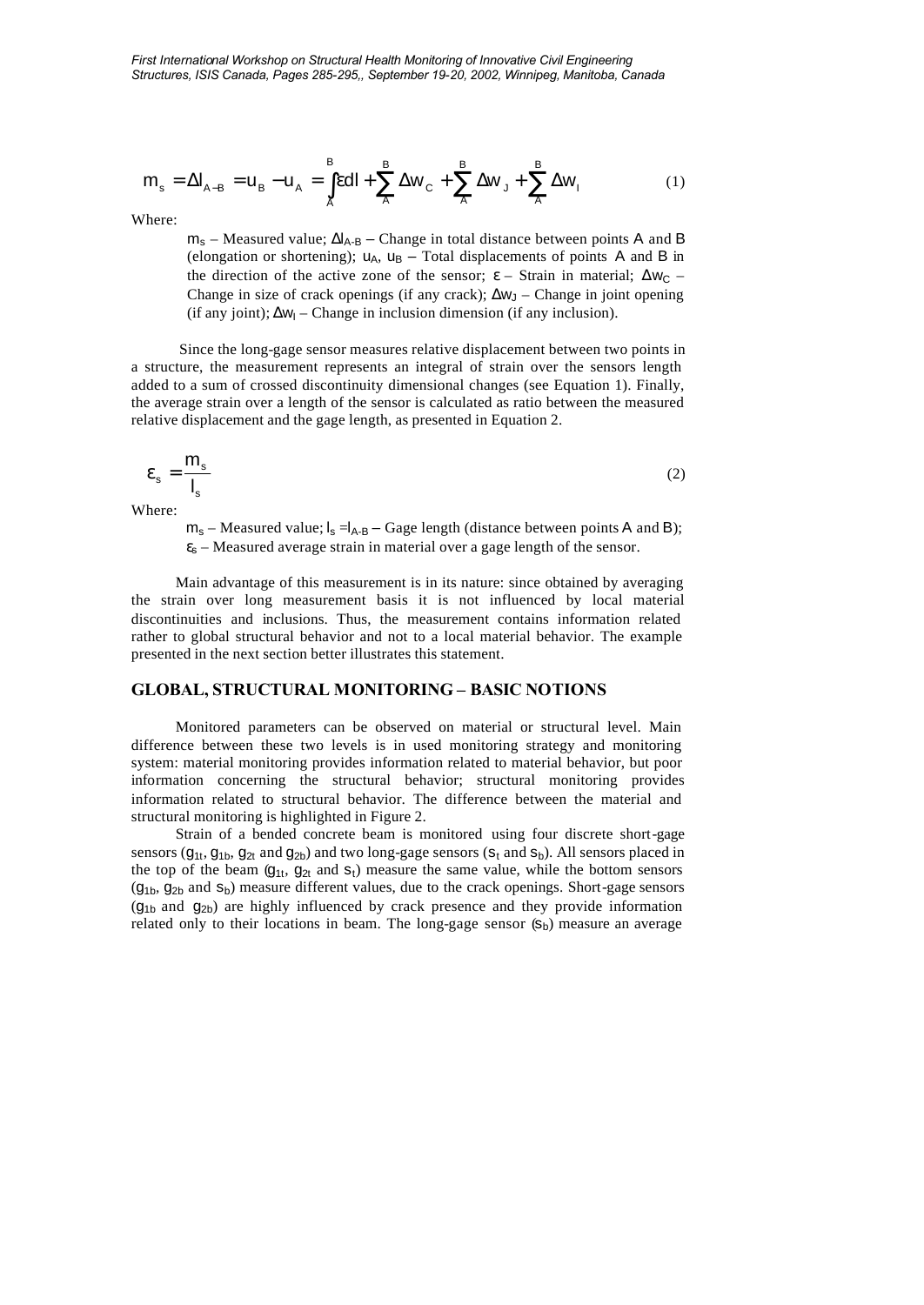value of the strain combined with the crack openings, which is related to the structural behavior. E.g. it is possible to determine structural behavior of the beam by calculating its curvature as ratio between measurement difference and distance between sensors [1]. There is no simple technique that allows determination of structural behavior using results obtained from short-gage sensors. Hence, for the monitoring strategy presented in Figure 2, long-gage sensors allow monitoring at structural level, while the short-gage sensors allow monitoring on material level.



Figure 2. Difference between material and structural monitoring and parallel topology of long-gage sensors

The conclusion carried out from previous example can be summarized by statement that short-gage sensors measure the local behavior of the material while the long-gage sensors monitor structural behavior of the observed element.

# **EXAMPLE OF LONG-GAGE SENSOR – SOFO TECHNOLOGY**

An example of monitoring system that deals with long-gage sensors is the system called SOFO (French acronym for Surveillance d'Ouvrages par Fibres Optiques – Structural Monitoring using Optical Fibers), based on low-coherence interferometry in optical fiber sensors [2].

The SOFO system consists of long-gage sensors, a reading unit and data acquisition and analysis software. The sensor consists of two optical fibers called the measurement fiber and the reference fiber and contained in the same protection tube. The measurement fiber is coupled with host structure and follows the deformations of the structure. In order to measure shortening as well as the elongation, the measurement fiber is prestressed to 0.5%. The reference fiber is loose and therefore independent from the structure's deformations; its purpose is to compensate thermal influences to the sensor.

Typical sensor gage-length ranges from 250 mm to 10 m. The resolution (minimal detectable change of optical signal translated in measured deformation) reaches 2 μm independently form the gage length and accuracy of measurement is 0.2% of the measured value (linear correlation between the optical signal and the deformation). The dynamic range of the sensors is 0.5% in compression and 1.0% in elongation, and single measurement typically takes 6 to 10 seconds.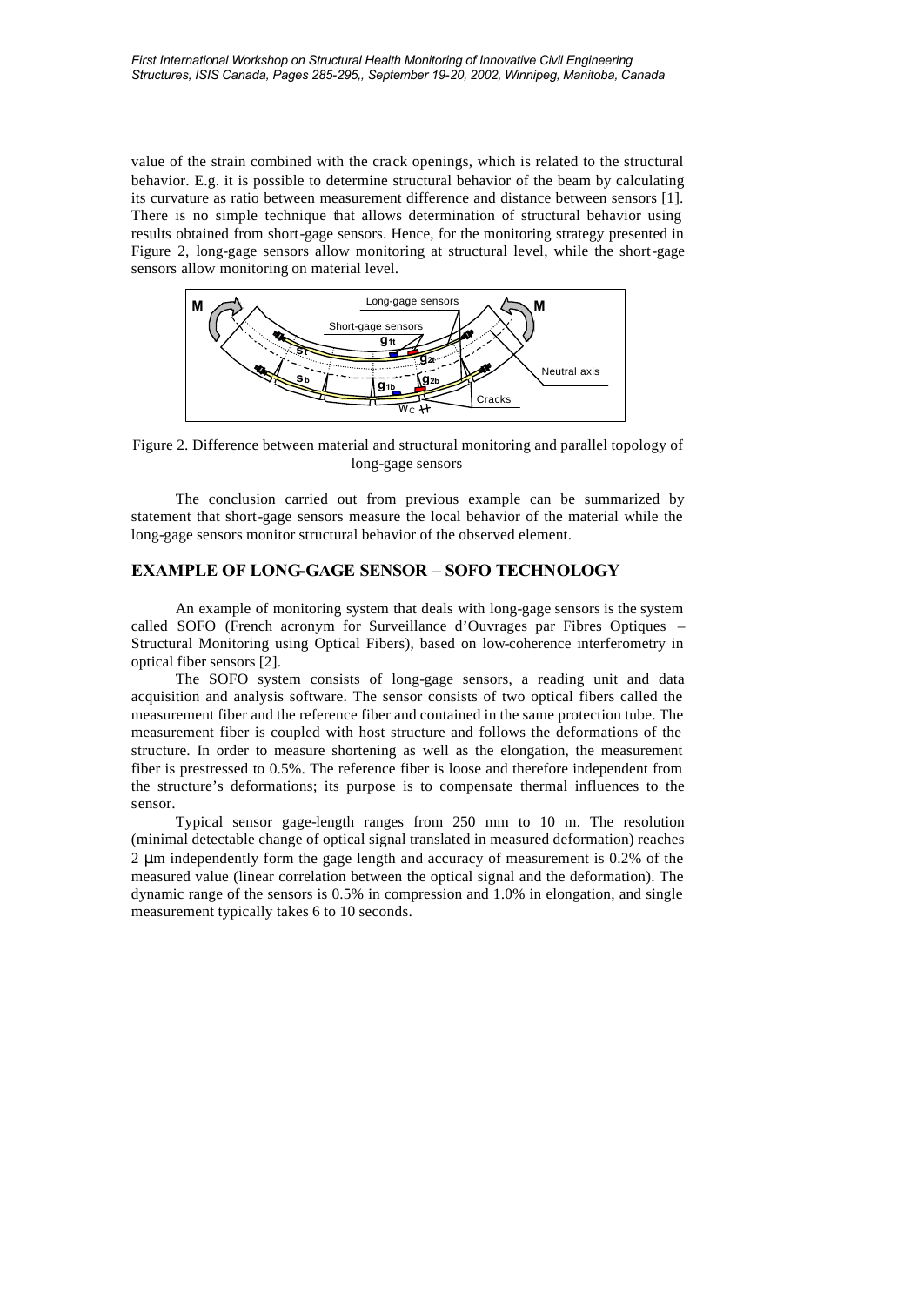The SOFO system was developed in early 1990's and since 1995 it was commercialized and applied to the monitoring of a wide range of civil structures, such as geotechnical structures, bridges, dams, residential and industrial buildings, just to name a few [3, 4, 5]. The system is insensitive to temperature changes, EM fields, humidity and corrosion, and immune from drift for at least 5 years, making it ideal for both short- and long-term monitoring. Being designed for direct embedding in concrete, the sensors allow easy installation; require no calibration and feature high survival rate (better than 95% for concrete embedding). The long gage-length makes them more reliable and accurate than traditional strain sensors, averaging the strain over long bases and not being influenced by local defects in material (e.g. cracks and air pockets). More information on the SOFO system and its applications can be found in the references [6].

A typical application as well as the components of the system is presented in Figure 3.



Figure 3: Typical application and components of the SOFO monitoring system

### **LONG-GAGE SENSOR TOPOLOGIES**

Long-gage sensors can be combined in different topologies and networks [7], depending on geometry and type of monitored structure, allowing monitoring and determination of important structural parameters such as average strains and curvatures in beams, slabs and shells, average shear strain, deformed shape and displacement, crack occurring and quantification as well as indirect damage detection.

To perform a monitoring at a structural level it is necessary to cover the structure, or a part of it with sensors. For this purpose the structure is firstly divided in cells (see Figure 3). Each cell contains a combination of sensors appropriate to monitor parameters describing the cell's behavior. Knowing the behavior of each cell, it is possible to retrieve the behavior of the entire structure. The combination of sensors installed in single cell is called sensor topology in this paper. Totality of sensors is called sensor network. The most used topologies are simple and parallel topology (see next section).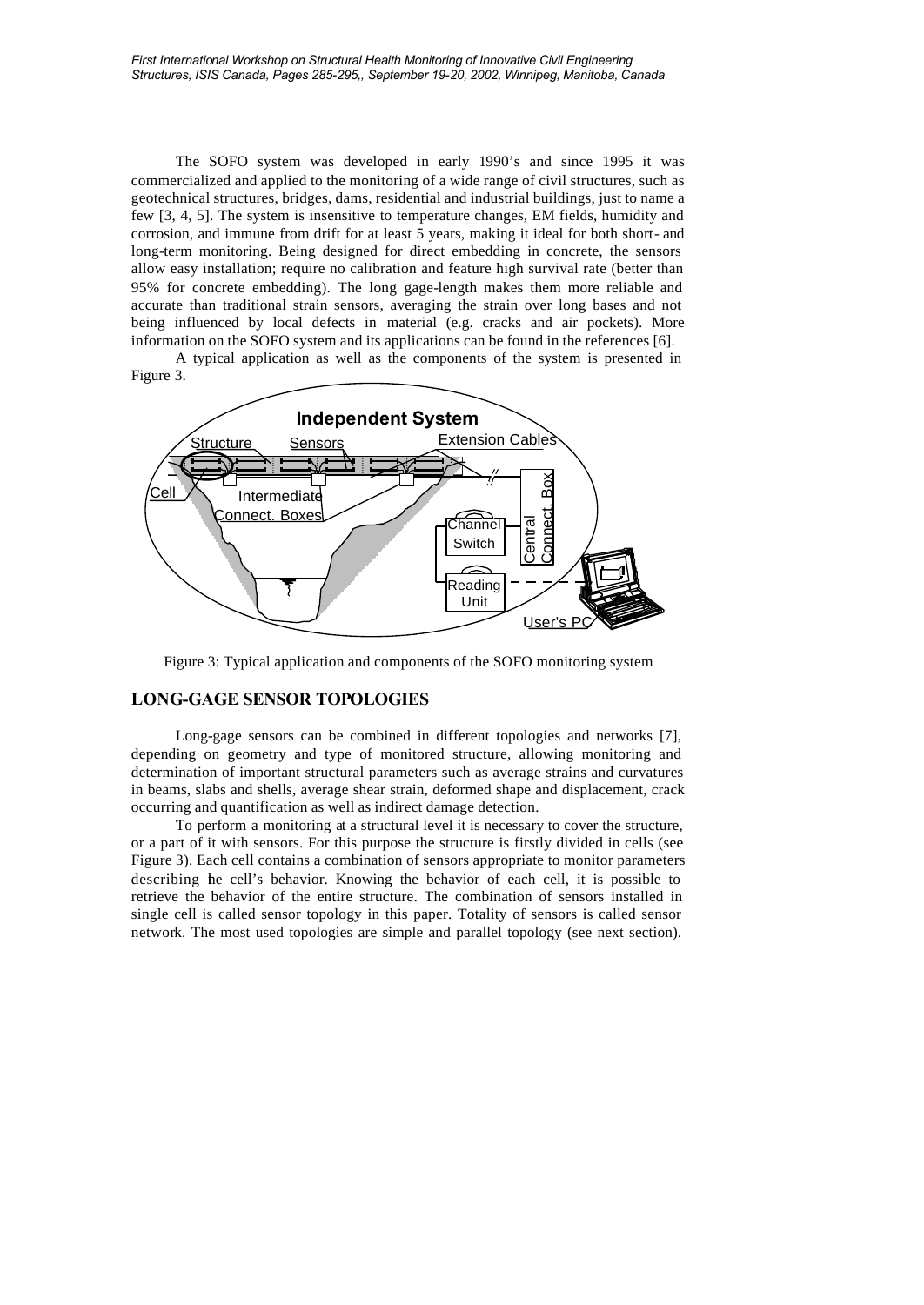Sensor topology in each cell is appropriated to the parameter representative for this cell (e.g. strain, curvature, etc.). Sensor network can contain cells with different topologies.

# **ON-SITE APPLICATIONS OF SOFO LONG-GAGE SENSORS**

#### **Simple topology**

Simple topology consists of single sensor installed by preference in a direction of principal strain (see cells 3 to 8 in Figure 4). It is mainly used for monitoring linear structural elements (beams) subjected to axial compression or traction combined with longitudinal shear stresses and dead load, e.g. piles or columns. In these cases no bending occurs and the strain is constant over the cross-section of the beam. Thus, the sensor can be installed regardless to the position in the cross section, and provide information directly related to the structural behavior of the monitored elements.



Figure 4: Sensor network and main results obtained using simple topology for pile monitoring

A new semi-conductor production facility in the Tainan Scientific Park, Taiwan, is to be founded on a soil consisting mainly of clay and sand with poor mechanical properties [3]. An adequate functioning of such a facility is possible only if a high stability of its foundations is guaranteed. It was estimated that approximately 3000 piles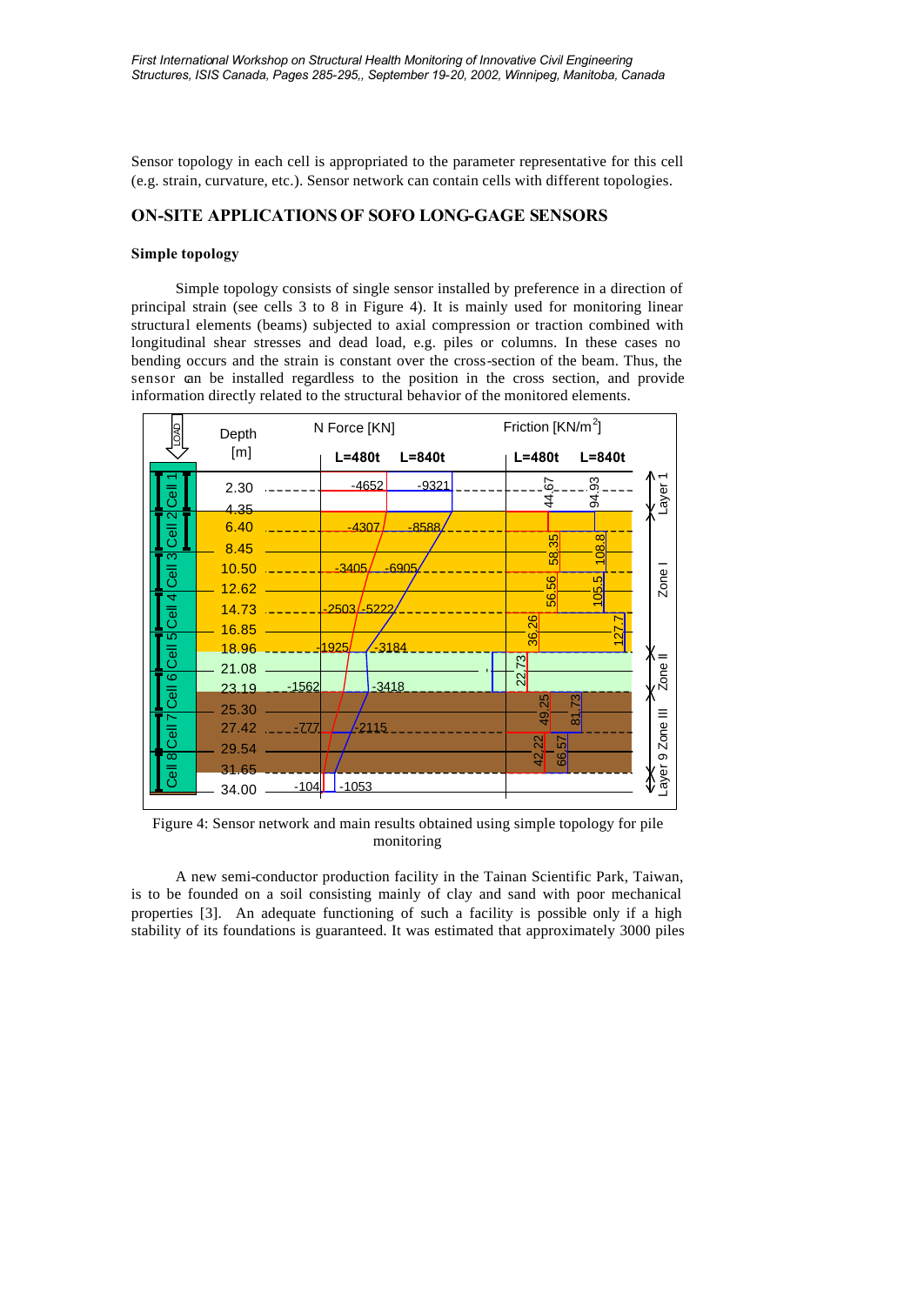would be necessary at that site. To assess the foundation performance, it was decided to perform an axial compression, pullout and flexure test in full-scale on-site condition. Since complete analysis of the tests exceeds topic of this paper, only results of axial compression test are briefly presented here.

Length of pile was approximately 35 m and it was divided in eight cells. SOFO sensors with gage length of 4 m were used to monitor the behavior under the test. Two topologies were combined: the first two cells were equipped with parallel topology (see about parallel topology in the next subsection) in order to detect bending created by eccentricity of load; lower cells were equipped only with simple topology (see Fig. 4).

Even if simple topology is used rich information concerning the pile behavior and pile-soil interaction are obtained, such as strain distribution over the pile length, distribution of vertical displacement relative to the pile bottom, Young modulus of pile, forces distribution in pile including the bottom force, failure mode of the pile (sliding), frictional forces in soil, detection of three zones of soil with different mechanical properties and ultimate load capacity of the pile.

Sensor network as well as force distribution in pile and in soil in cases of ultimate load capacity (480t) and maximal applied load (840t) are presented in Figure 4. Identified soil layers with different mechanical properties are also presented in the same figure.

### **Parallel topology**

Parallel topology consists of two parallel sensors with equal gage lengths installed at different levels of structural element cross-section. Direction of sensors corresponds by preference to the directions of normal strain lines. Parallel topology is schematically presented in Figure 2.

The parallel topology is used for monitoring of parts of structure subjected to bending: the sensors installed at different levels in cross-section will measure different values of average strain allowing monitoring of average curvature in the cell. The average curvature is calculated assuming that the Bernoulli hypothesis [1] is satisfied (plane cross-sections of the pile remain plane under loading).

If monitored part of structure contains representative number of cells equipped with parallel topology then the average curvature can be monitored in each cell, and consequently the distribution of curvature over entire monitored part of structure can be retrieved. Deformed shape of monitored part of the structure is obtained by double integration of curvature [1]. If, in addition, boundary conditions are known (e.g. displacements in two points or one displacement and one rotation), then it is possible to determinate absolute displacement perpendicular to direction of sensors.

Parallel topology is certainly the most used for monitoring wide type of structure such as bridges, piles, tunnels etc. An example is presented here: monitoring a part of the Versoix bridge in Switzerland (two spans) [4]. The North and South Versoix bridges are two parallel twin bridges. Each one supported two lanes of the Swiss national highway A9 between Geneva and Lausanne. The bridges are classical ones consisting in two parallel pre -stressed concrete beams supporting a 30 cm concrete deck and two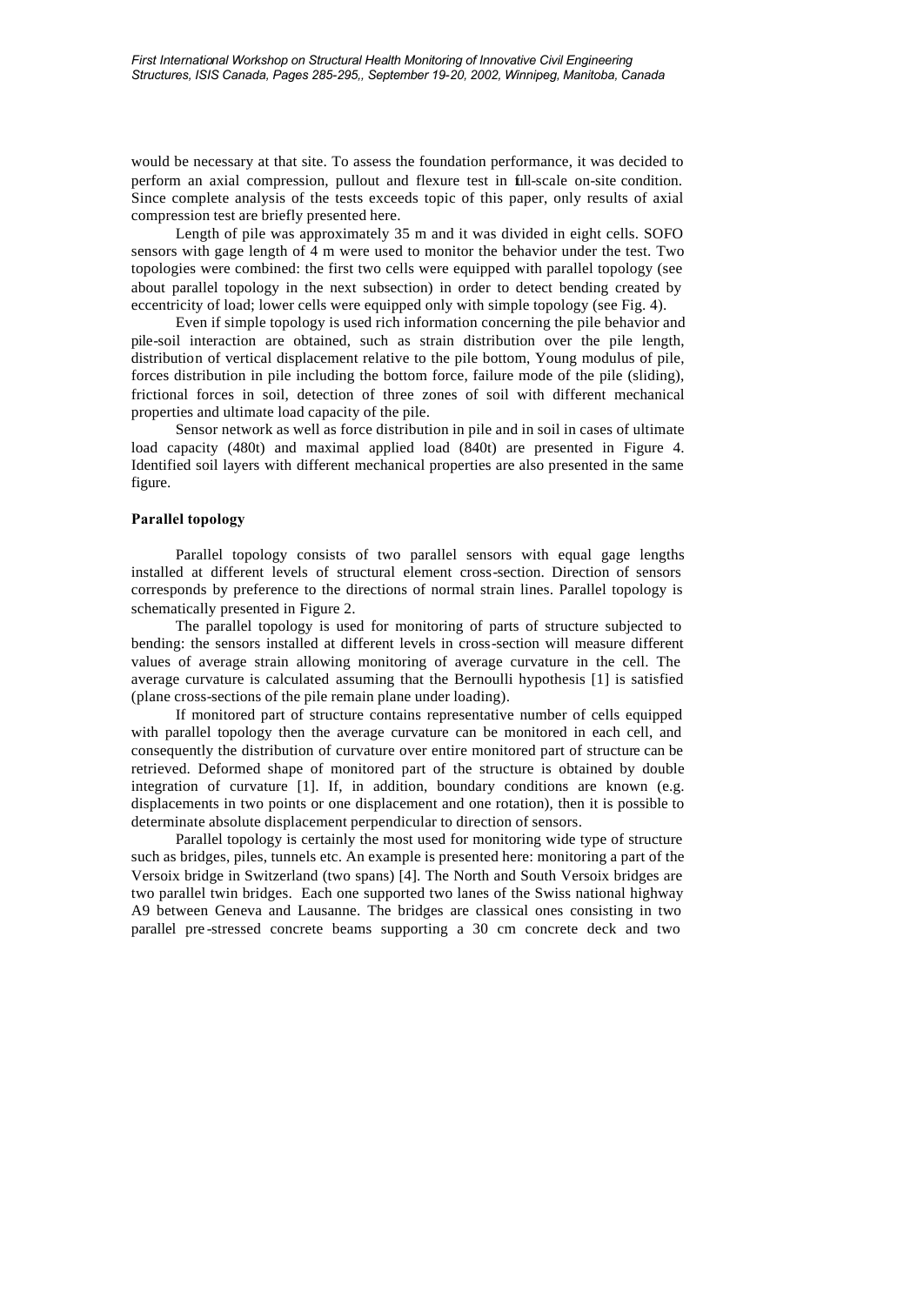overhangs. In order to support a third traffic lane and a new emergency lane, the exterior beams were widened and the overhangs extended. Because of the added weight and prestressing, as well as the differential shrinkage between new and old concrete, the bridge bends (both horizontally and vertically) and twists during the construction phases. In order to optimize the concrete mix and to increase the knowledge on the long-term behavior and performance, the bridge is instrumented with more than hundred SOFO sensors. Position of sensor in the cross-section is presented in Figure 5. Parallel topology is used for monitoring in horizontal and vertical plan.



Figure 5: Position of sensors in cross-section of Versoix bridge

The horizontal and vertical displacements of the first two spans of the bridge were calculated using the double-integration algorithm previously cited. Figure 6 shows the horizontal displacement of the two spans of the bridge as calculated by the algorithm, for different times and relative to the line Abutment-Pile 2. The observed 'banana' effect is due to the shrinkage of the concrete of the new exterior overhang. This effect stabilizes to a value of 5 mm of horizontal lateral displacement after one month.



Figure 6: Horizontal displacement evolution due to new concrete shrinkage

Figure 7: Vertical displacement during the load test and comparison with dial gages

During a load test, performed after the end of construction works, the vertical displacement of the bridge was also monitored. Figure 7 shows the measurement with SOFO sensors (Vertical Displacement Calculated) compared to those obtained with dial gages (invar wires under the bridge). This load pattern (Case A) consists of 6 trucks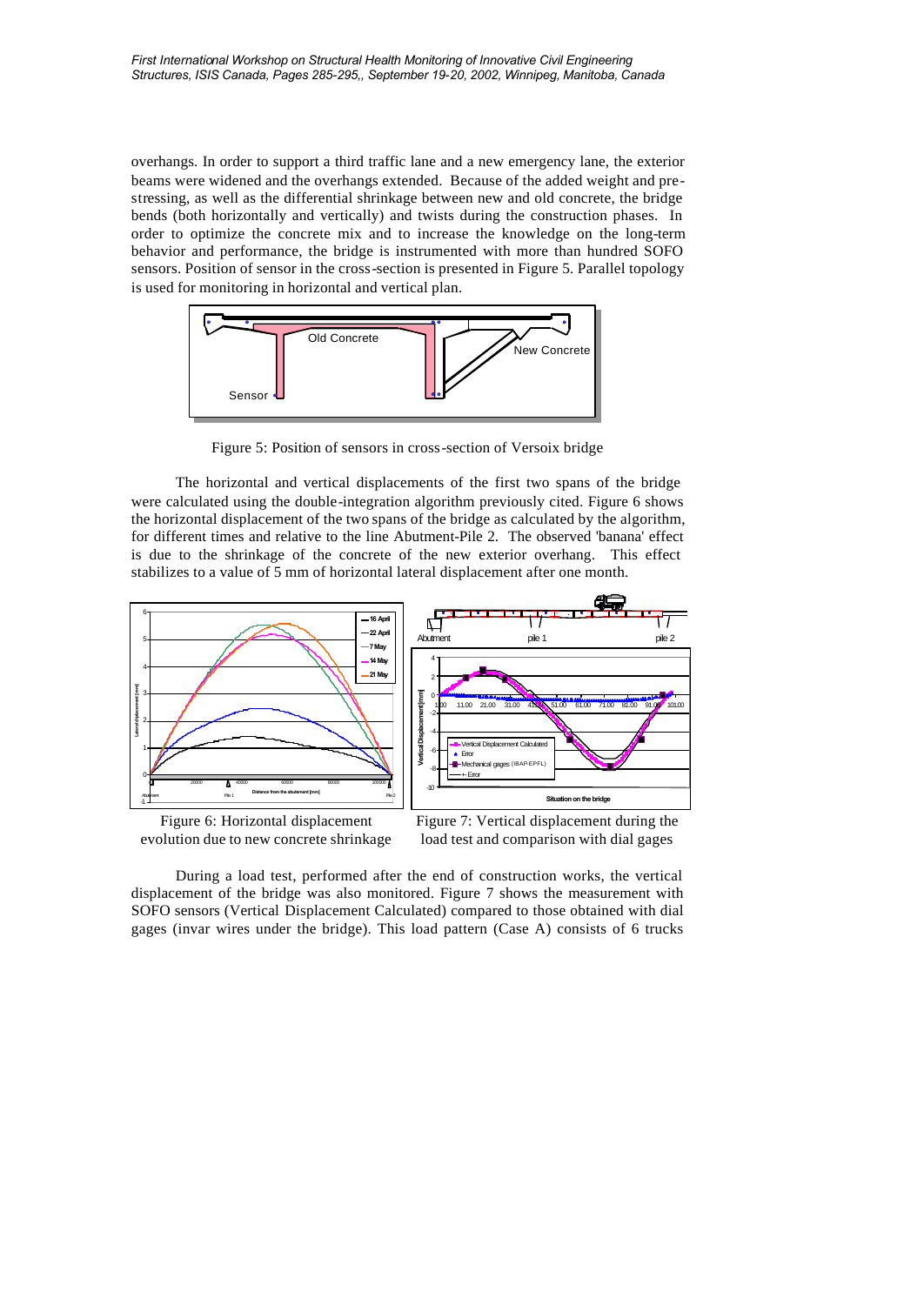placed on the second span of the bridge. The error of the algorithm is estimated from the deviation from a flat surface of the section deformations (the algorithm is based on the assumption that plan sections remain plain under load). The algorithm (Vertical Displacement Calculated) retrieves within in the error interval the position of the first pile (not entered as a boundary condition for the integration) and matches the vertical displacement measured with the dial gages.

#### **Long-term monitoring**

Long-term monitoring of the Vesoix Bridge continues. Monthly quasi-static measurements are performed in order to monitor strain and displacement evolution of the bridge. Five years strain evolution of a cross-section is presented in Figure 8. After the cross-section is bended horizontally due to unequal heat and different time of concrete pouring, all sensors measures approximately same deformation confirming that the cross-section is not exposed to unexpected bending due to damage or delamination.

In Figure 9 diagrams of strain obtained by measurements (sensor A11) are compared with the models (Strain calc., shrinkage + creep) and very good accordance is observed confirming good design and realization of the bridge. The evolution of shrinkage and creep is not finished but it is stabilized (see Figure 9). The seasonal temperature variation influenced behavior of the bridge and can also be seen in Figure 9.



Figure 8: Versoix bridge five-years strain evolution

Figure 9: Uncoupling of shrinkage and creep from temperature

## **CONCLUSIONS**

A structural monitoring system called SOFO is presented in this paper. The particularity of the system is the use of long-gage sensors combined in different topologies. The idea is to divide the structure in cells, to equip each cell with topology which corresponds to the expected strain field and then to link results obtained from each